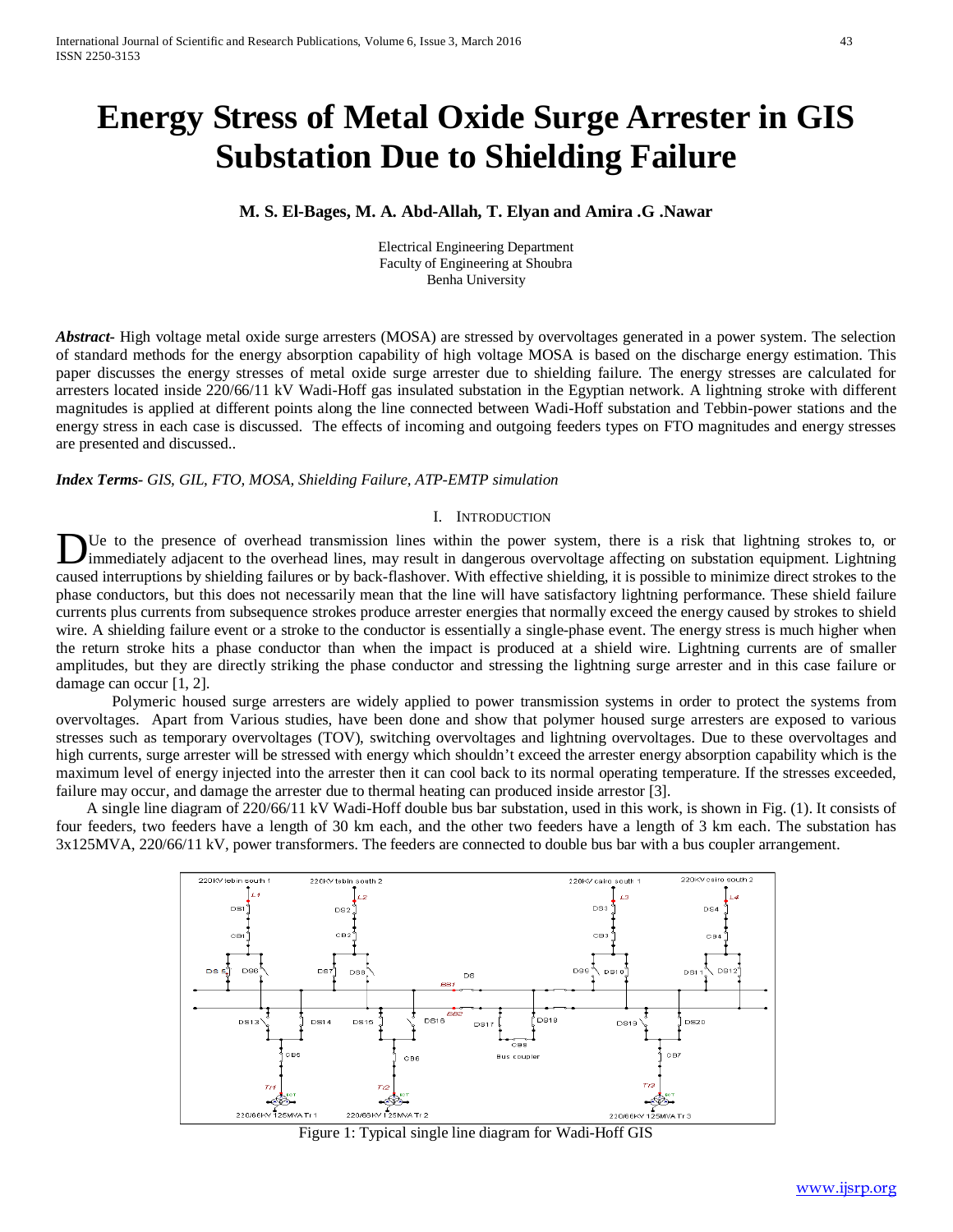## II. GIS SUBSTATION AND CONNECTED LINES MODELING

 GIS installation can be regarded as series of distributed transmission lines and lumped capacitor elements. The values of each GIS section can be calculated from the standard formula of capacitance and inductance, treating the GIS as a concentric conductor [4, 5].

$$
C = \frac{2\pi\varepsilon}{\ln(\frac{R}{r})}
$$
  $(\varepsilon \approx \varepsilon_o)$  F/m (1)  
\n
$$
L = \frac{\mu \ln \frac{R}{r}}{2\pi}
$$
 H/m (2)

$$
Z_1 = \sqrt{\frac{L}{c}} = \frac{\sqrt{\varepsilon \mu}}{2\pi} \ln \frac{R}{r} \approx 60 \ln \frac{R}{r} \Omega
$$
\n(3)

$$
v = \frac{1}{\sqrt{LC}} \, \text{m/s} \tag{4}
$$

Where, *C* is capacitance of GIS bus bar per unit length, *L* is inductance of GIS bus bar per unit length, *r* is inside diameter of GIS enclosure, *R* is outside diameter of GIS bus bar,  $\varepsilon$  is absolute permittivity of SF<sub>6</sub> Gas (8.85x10<sup>-12</sup>),  $\mu$  is absolute permeability of copper conductor  $(4\pi x 10^{-7})$  and  $Z_1$  is surge impedance.

The characteristic impedance and the propagation velocity of GIS busbar can be taken as  $70\Omega$  and  $270m/\mu s$ , respectively. The impedance of the circuit breaker in the closed position is taken as 70 $\Omega$ , while in the opening position is taken as capacitances of 90pF from both end to ground and 50pF between contacts. The impedance of the disconnector in the closed position is taken as 70Ω, while in the opening position is taken as capacitances of 30pF from both end to ground and 30 pF between contacts. The impedance of the potential transformer is taken as a capacitance of 100pF towards ground. The characteristic impedance and the propagation velocity of current transformer can be taken as 70  $\Omega$  and 270m/µs, respectively. The elbows, spacers, and spherical shields are simulated by a lumped capacitance of 15pF towards ground. The bushings are simulated by an impedance of 70 $\Omega$  and a capacitance of 100 pF towards ground [5, 6, 7]. Lightning is simulated as an impulse current source of 10, 20, 30, 40 kA peak with an impulse waveform of  $(1/50)$  µs in parallel with a resistance of 400 $\Omega$  [8].

The 220 kV overhead transmission lines are modeled using ATP-EMTP and represented by distributed parameter model, using the JMARTI frequency dependent model Lines/Cables (LCC), which are the most accepted model for transient study [9]. The model of gapless type line surge arrester includes non-linear and dynamic behavior of the arrester and arrester is modeled as recommended Pinceti model. Lightning arrester is modeled by MOV-Type 92, as shown in Fig (2). The non-linear behavior was represented by the U-I characteristic depicted in Fig.(3) [10]. Surge arrester electrical data is shown in Table 1.



Figure 2: MOV-type 92 model



Figure 3: V-I characteristics of nonlinear A0 and A1

|  |  | Table (1) Electrical data for line surge arrester |
|--|--|---------------------------------------------------|
|  |  |                                                   |

| Rated   | Line      | Lightning  | Maximum residual voltage with current wave |       |       |       |  |
|---------|-----------|------------|--------------------------------------------|-------|-------|-------|--|
| voltage | discharge | discharge  | $8/20$ us [kV]                             |       |       |       |  |
| [kVrms] | class     | capability | 5 kA                                       | 10 kA | 20 Ka | 40 Ka |  |
|         |           | ſkJ        |                                            |       |       |       |  |
| 198     |           | 1568       | 453                                        | 476   | 524   | 586   |  |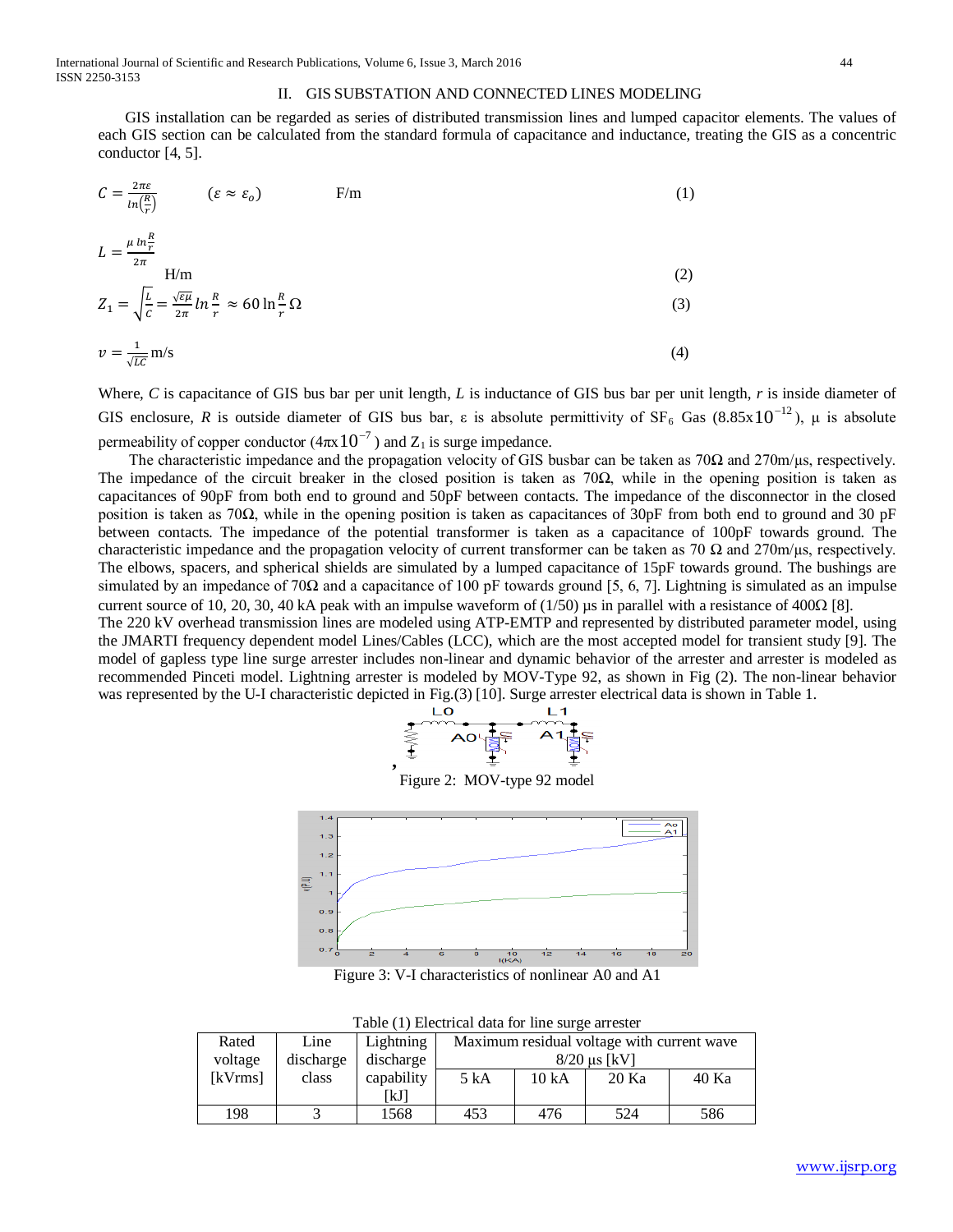## III. OVERVOLTAGE ANALYSIS WITHOUT MOSA

The overvoltage transient is measured at the GIS terminal (L2) due 1/50 µs lightning stroke having 20kA peak current hit the feeder L2 at 1.0 km from GIS terminal is shown in Fig.(4). The overvoltage is oscillated and ceases to the normal system voltage after 17ms. The peak value of the transient overvoltage reaches at this terminal is 725kV. The peak values of the transient overvoltage reaches at the terminal L2 at different peak values of the 1/50 µs striking impulse current is shown in Fig (5). It is seen that, as the lightning stroke current magnitude increases, the peak value of the fast transient overvoltage (FTO) will be increased.





 The lightning stroke of 20 kA peak and 1/50 µs wave shape is assumed to hit the overhead transmission line at distances of 5 and 10 km from the GIS terminal. Fig.(6) shows the fast transient overvoltage at GIS terminal L2 for these different hitting points, while Fig.(5) shows the same lightning impulse hit the feeder at 1km. It can be seen that, as the distance between striking point and GIS terminal increases, the fast transient overvoltage is decreased, while the oscillations taken longer time.

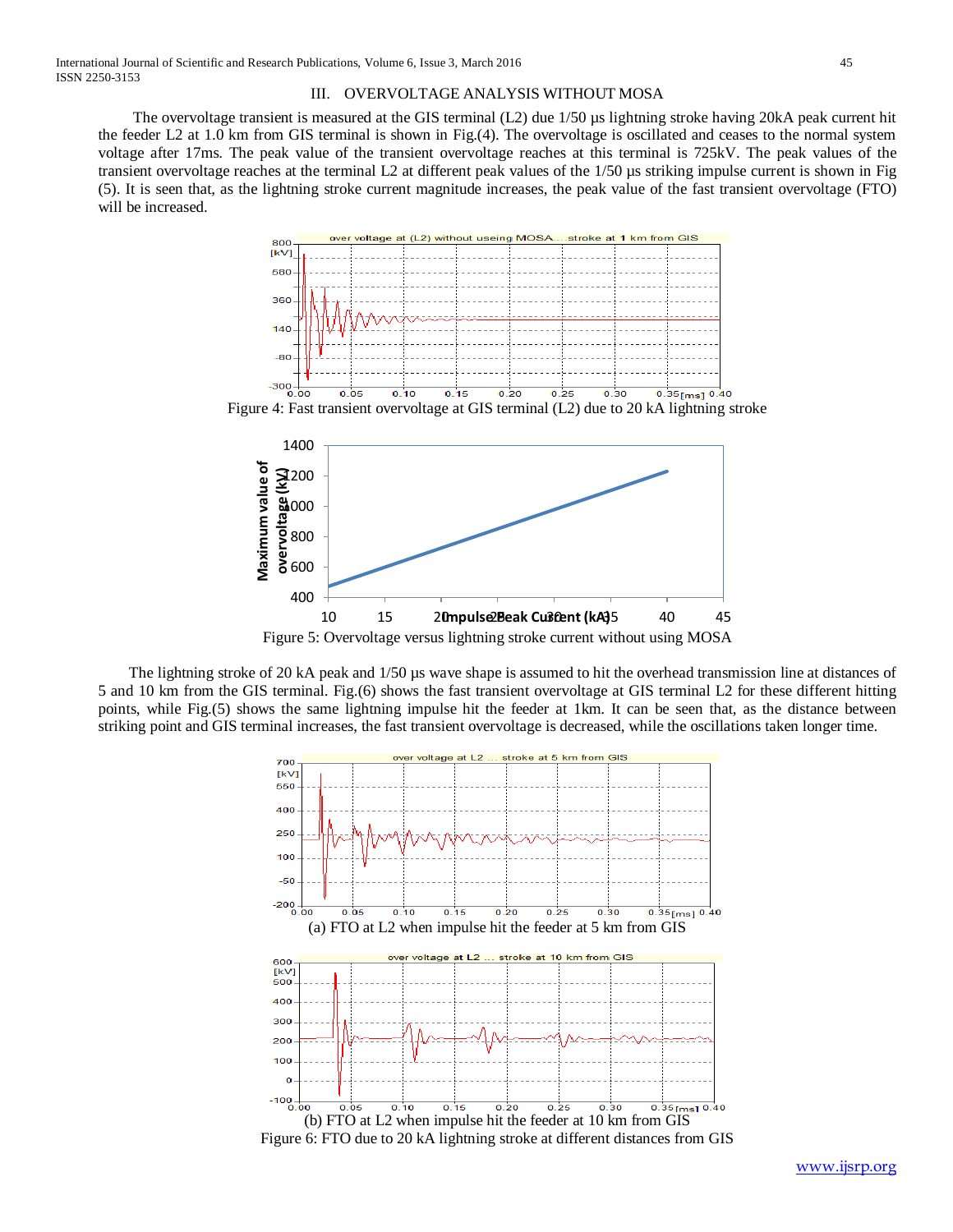#### IV. OVERVOLTAGE ANALYSIS WITH MOSA

The overvoltage transient when using MOSA at the GIS terminal (L2) due to 1/50µs lightning stroke, having 20kA peak current, hit the feeder L2 at 1.0 km from GIS terminal is shown in Fig.(7). It is seen that, MOSA is effectively reduces the magnitude of FTO at GIS terminal which will in turn reduces its effects on GIS components. The overvoltage is oscillated and ceases to the normal system voltage after 17ms. The peak value of the transient overvoltage reaches at this terminal is 431.9kV. The peak values of the transient overvoltage reaches at the terminal L2 at different peak values of the 1/50 µs striking impulse current is shown in Fig(8). It is seen that, as the lightning stroke current magnitude increases, the peak value of the fast transient overvoltage (FTO) will be increased.





Figure 8: Overvoltage versus lightning stroke current with using MOSA

## V. ENERGY STRESS OF MOSA

The energy stress of the MOSA is calculated when  $1/50$  µs lightning wave strike the feeder L2 at a distance of 1.0 km from the GIS terminal at different peak lightning current stroke magnitudes. Fig.(9) shows the energy stress of MOSA versus the peak value of lightning current. As the peak value of the lightning current increases, the energy stress on MOSA is increased rapidly.



Figure 9: Effect of stroke currents magnitudes on MOSA energy stresses.

The energy stress of the MOSA is calculated when  $1/50 \mu s$  lightning stroke of a 30 kA peak current struck L2 at different distances from the GIS substation entrance. Fig.(10) shows the energy stress versus the distance of the striking point from GIS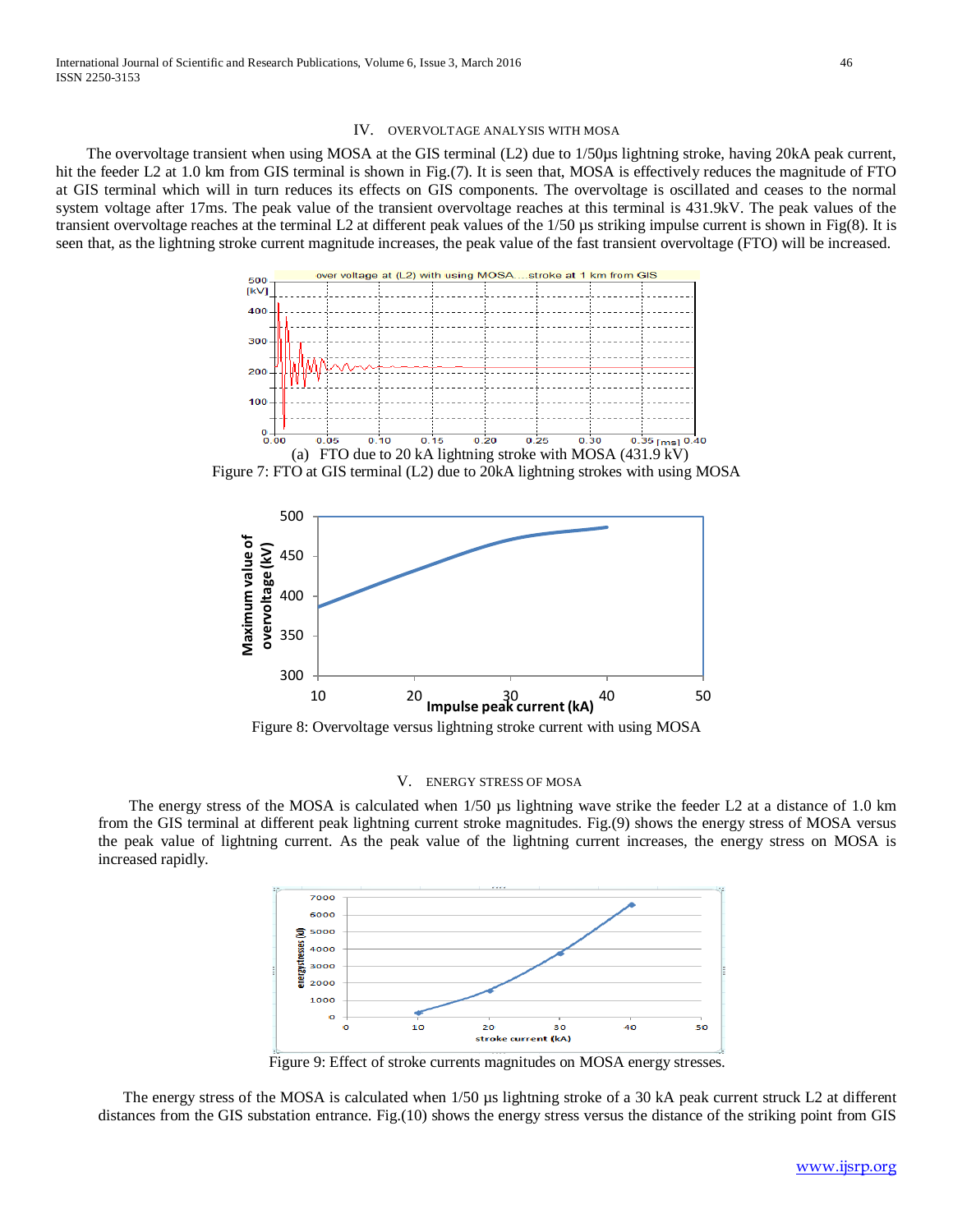substation entrance when the peak value of lightning current is 30 kA. It is observed that, as the distance increases, the energy stress on MOSA is decreased rapidly.



Figure 10: Effect of striking distance from GIS entrance on energy stress

The effect of the time of 20kA lightning impulse current wave front, with tail time 50µs, on the energy stress of MOSA is shown in Fig.(11). It is observed that, as the wave front time increases, the energy stress is decreased. The energy stress decreased to about 45% of its values as the wave front time increases from 1µs to 9µs. Fig.(12) shows the effect of the time of 20kA lightning impulse current wave tail, with front time 1µs, on the energy stress of MOSA. It is observed that, as the wave tail time increases, the energy stress is slightly increased. The energy stress increased by about 3.3% of its values as the wave tail time increases from 20µs to 80µs.



Figure 11: Effect of front time of the lightning stroke on MOSA energy stresses



Figure 12: Effect of tail time of the lightning wave on MOSA energy stresses.

 The effect of GIS substation terminations on the overvoltage transients and the energy stress of MOSA is presented and discussed at this section. Firstly, 100m length from each overhead line of the 220kV incoming feeders is replaced by underground cables. The 220 kV underground cable used is three single core XLPE Cu cable. JMARTI model has been used in the ATP package which also incorporates cable and sheath dimensions, resistivity and conductivity [11]. Fig.(13) shows the energy stresses on MOSA versus the striking distance from GIS substation terminal for 30 kA of 1/50 µs lightning stroke, when 100 m cables are used at the two incoming feeders (i.e. GIS substation-Tebbin feeders). It is clear that, the using of underground cables decreases the energy stress on MOSA to about 66% of its value. Also, it is found that the energy stress decreases rapidly, as the striking distance increased. The energy stress is decreased to about 35% from its value as the striking distance increased from 1.0km to 10.0km. The underground cables are connected to all feeders connected to the GIS substation and their effects are shown in Fig.(14). The figure shows that, connecting the cables to all feeders reducing the energy stress to about 18% from its value. Also, it is found that the energy stress decreases rapidly, as the striking distance increased. The energy stress is decreased to about 19% from its value as the striking distance increased from 1.0km to 10.0km.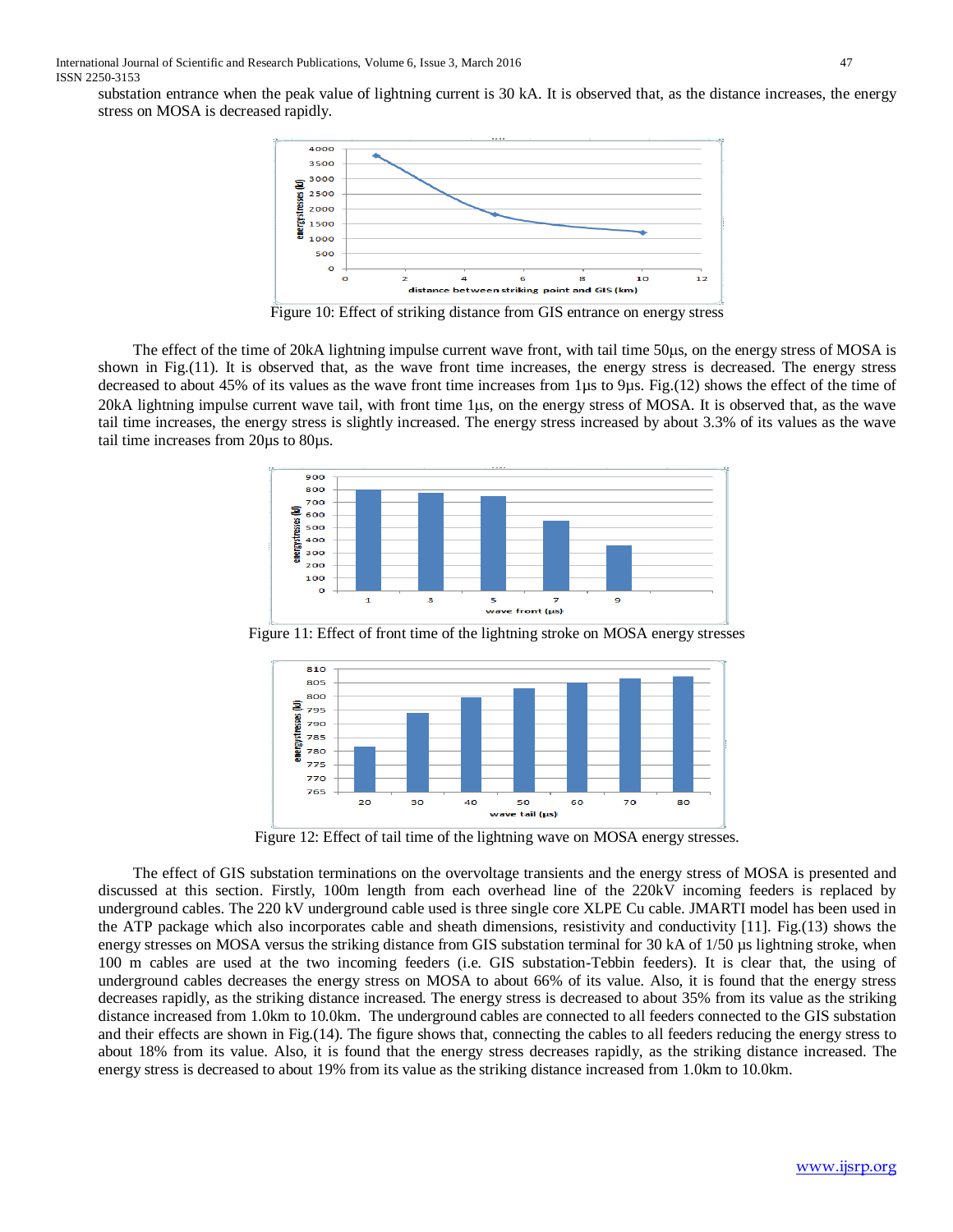International Journal of Scientific and Research Publications, Volume 6, Issue 3, March 2016 48 ISSN 2250-3153



Figure 13: Effect of using 100 m cable at the incoming feeders from Tebbin



Figure 14: Effect of using 100 m cable at all connected feeders

 A gas insulated lines (GIL) instead of underground cables are connected to the termination of the GIS substation and their effects are presented at this section. 220 kV GILs, each of 100 m length are connected to the incoming feeders terminals. The 220 kV GIL used is three single core GIL. Fig.(15) shows the energy stresses on MOSA versus the striking distance from GIS substation terminal for 30 kA of 1/50 µs lightning stroke, when 100 m GILs are used at the two incoming feeders (i.e. GIS substation-Tebbin feeders). It is shown that, the using of GILs decreases the energy stress on MOSA to about 71.4% of its value. Also, it is found that the energy stress decreases rapidly, as the striking distance increased. The energy stress is decreased to about 32% from its value as the striking distance increased from 1.0km to 10.0km. The GILs are connected to all feeders connected to the GIS substation and their effects are shown in Fig.(16). The figure shows that, connecting the cables to all feeders reducing the energy stress to about 26.7% from its value. Also, it is found that the energy stress decreases rapidly, as the striking distance increased. The energy stress is decreased to about 18.8% from its value as the striking distance increased from 1.0km to 10.0km.



Figure 15: Effect of using 100 m GIL at the incoming feeders from Tebbin



Figure 16: Effect of using 100 m GIL at all incoming feeders